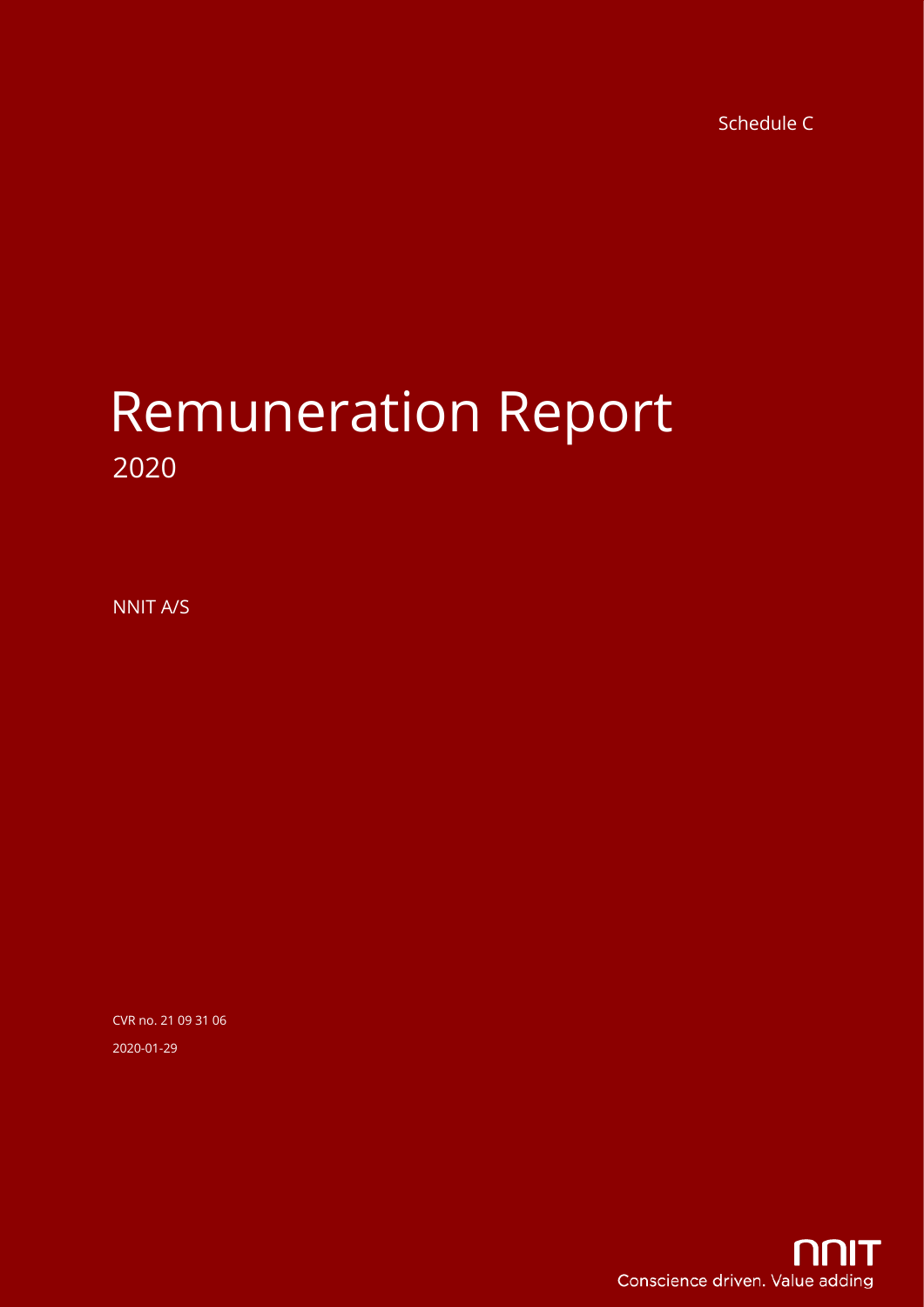### <span id="page-1-0"></span>**Content**

| 1              |                                                           |                                                                            |  |  |  |  |
|----------------|-----------------------------------------------------------|----------------------------------------------------------------------------|--|--|--|--|
| $\overline{2}$ |                                                           |                                                                            |  |  |  |  |
|                | 2.1<br>2.2<br>2.3                                         |                                                                            |  |  |  |  |
| 3              |                                                           |                                                                            |  |  |  |  |
| 4              |                                                           |                                                                            |  |  |  |  |
|                | 4.1<br>4.2                                                |                                                                            |  |  |  |  |
| 5              |                                                           |                                                                            |  |  |  |  |
| 6              |                                                           | <b>COMPARISON BETWEEN REMUNERATION OF EXECUTIVE MANAGEMENT AND AVERAGE</b> |  |  |  |  |
| 7              |                                                           |                                                                            |  |  |  |  |
| 8              |                                                           | STATEMENT OF THE BOARD OF DIRECTORS ON REMUNERATION REPORT  15             |  |  |  |  |
| 9              | INDEPENDENT AUDITOR'S STATEMENT ON REMUNERATION REPORT 16 |                                                                            |  |  |  |  |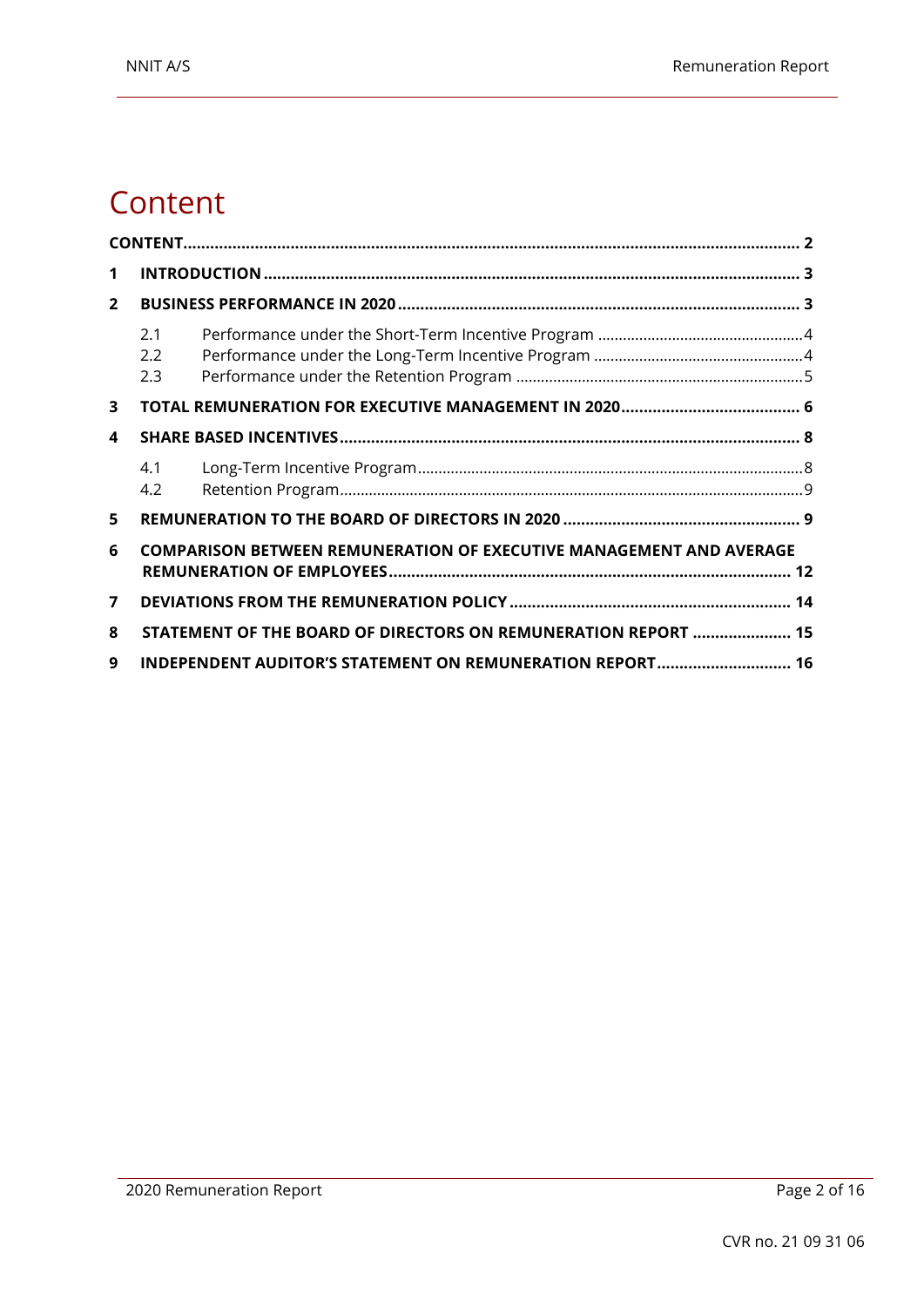### <span id="page-2-0"></span>1 Introduction

In 2018 NNIT A/S' (NNIT or the Company) Board of Directors established a Remuneration Committee with responsibility to oversee the remuneration structure of the Executive Management and the Board of Directors. The Remuneration Committee is committed to ensure that the total remuneration offered provides appropriate incentives to meet and promote the interests and long-term sustainability of NNIT and NNITs strategy. The total remuneration must be reasonable and competitive to relevant benchmarks.

The Remuneration Committee makes recommendations to the NNIT Board of Directors who is overall responsible for the remuneration structure and actual remuneration.

The Remuneration Committee is committed to maintain a high level of transparency of remuneration paid to the Board of Directors and the Executive Management and how remuneration is linked to the performance of the Company and the interests of its shareholders in conformance with the Company's Remuneration Policy.

The Remuneration Report for 2020 is based on the Remuneration Policy, adopted at the Annual General Meeting in March 2019. At the Annual General Meeting in March 2021, an updated version of the Remuneration Policy will be presented for approval. The updated Remuneration Policy reflects the termination of the Retention Program and corresponding adjustments to the maximum annual grant to the Executive Management; however, the principles for and overall level of remuneration to the Executive Management remain largely unchanged.

### <span id="page-2-1"></span>2 Business Performance in 2020

The negative business development seen in 2019 continued in 2020. In particular, the continued decline in the business with Novo Nordisk, NNITs largest customer, affected the financial performance negatively as in 2019.

2020 was also influenced by the global COVID-19 pandemic, which led to planned projects being postponed or even cancelled by our customers. However, from an overall business perspective the impact from the pandemic has been manageable as it has been possible to operate day-to-day with little or no impact during the widespread lockdown of societies.

The negative financial performance has affected the variable remuneration elements awarded to Executive Management. Most notably, the Long-Term Incentive Program resulted in yet a sub-target allocation of shares in 2020, as the Program exclusively comprises financial performance (EBIT, Revenue and Free Cash Flow) compared to budgeted targets. Consequently, the decline in the overall business performance, which affects shareholders, has also had substantial impact on the total remuneration earned by Executive Management in 2020.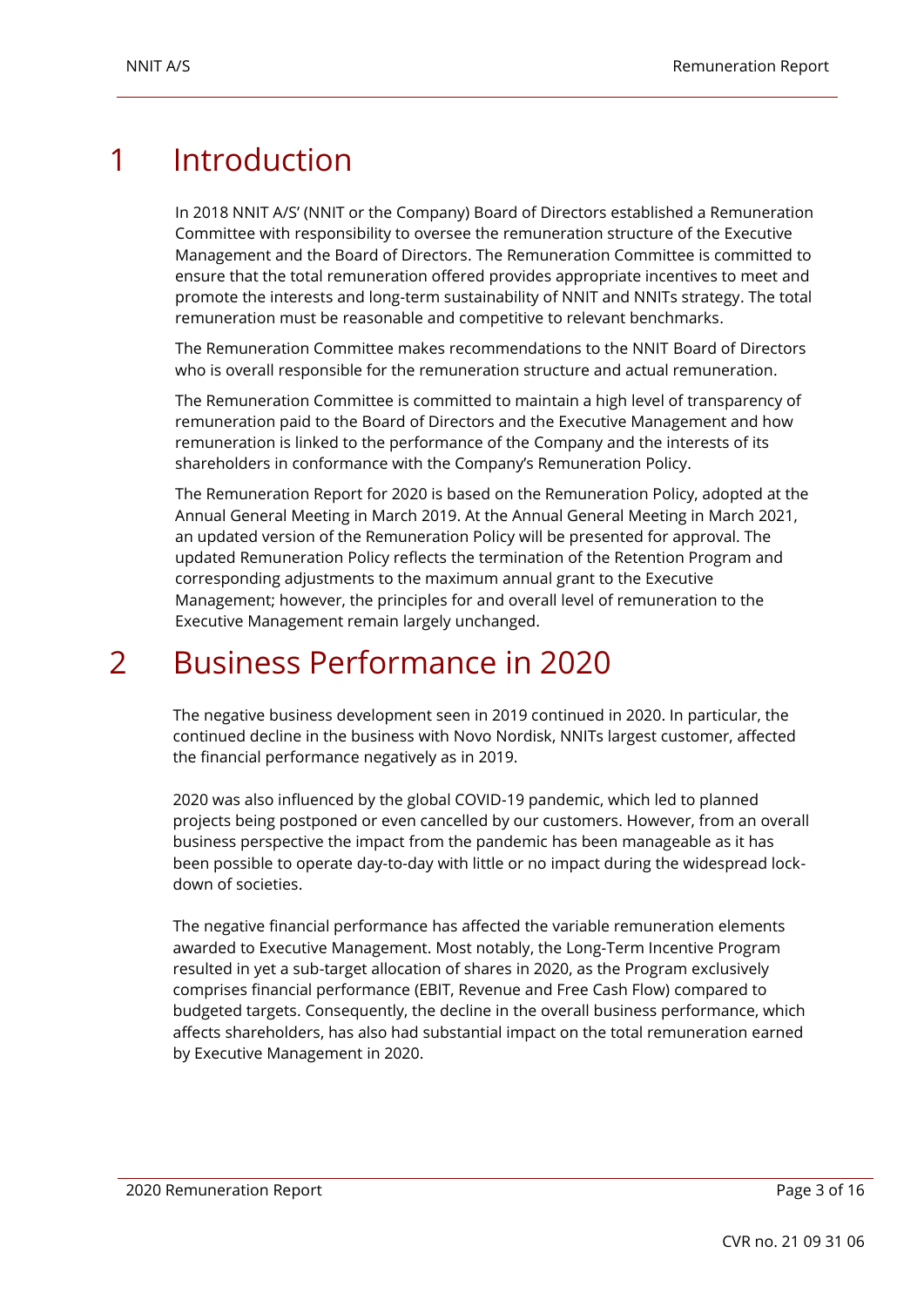#### <span id="page-3-0"></span>2.1 Performance under the Short-Term Incentive Program

The targets set out in the Short-Term Incentive Program for 2020 are as in 2019 based on a Balanced Score Card. The Balanced Score Card comprises four Common Objectives and one Individual Objective. The Common Objectives are weighted 70% and the Individual Objective 30%. Each objective has defined sub-targets to be achieved. The four Common Objectives focus on Customers (15% weight), Financial (25% weight), Business Processes (15% weight) and People & Organization (15% weight), whereas the Individual Objective focuses on targets more personal to each member of the Executive Management, with specific focus on targets that will underpin and support the strategy.

A number of sub-targets and Key Performance Indicators are defined under the Common and Individual Objectives. These sub-targets are designed to achieve company performance with a short-term perspective in line with principles of the Company Remuneration Policy.

Fulfillment of targets in the Balanced Score Card is assessed by the Remuneration Committee and approved by the Board of Directors. In 2020, the overall performance on sub-targets set for People & Organization and Financials was met, whereas a minor underperformance occurred on the sub-targets set for Customers and Business Processes. In total this resulted in a close to on-target performance under the Common Objectives, reaching an overall performance of 91%. The achievement of Individual Objectives varied for the participants leading to a total payout under the Short-Term Incentive Program of between 70% and 90%.

#### <span id="page-3-1"></span>2.2 Performance under the Long-Term Incentive Program

In 2020, the allocation under the Long-Term Incentive Program (EBIT, Revenue and Free Cash Flow) was significantly affected by continued overall decline in the financial performance.

Realized EBIT, weighting 70% in calculating bonus allocation under the LTIP, was behind target and contributed very little to the total allocation. Revenue, weighting 30%, was also behind target. However, Free cash Flow, which counts as a multiplier, exceeded targets which resulted in a maximum multiplier as displayed below. Pursuant to the provisions of the program, there will be allocated shares equivalent to 27.9% of target allocation to Executive Management and other participants, based on the calculation below.

| <b>Target</b>                                  | Weight     | <b>Allocation</b> |
|------------------------------------------------|------------|-------------------|
| EBIT before special items incl. hedges         | 70%        | 1.9%              |
| Revenue                                        | 30%        | 21.7%             |
| Free Cash Flow                                 | Multiplier | 120%              |
| Final allocation compared to target allocation |            | 27.9%             |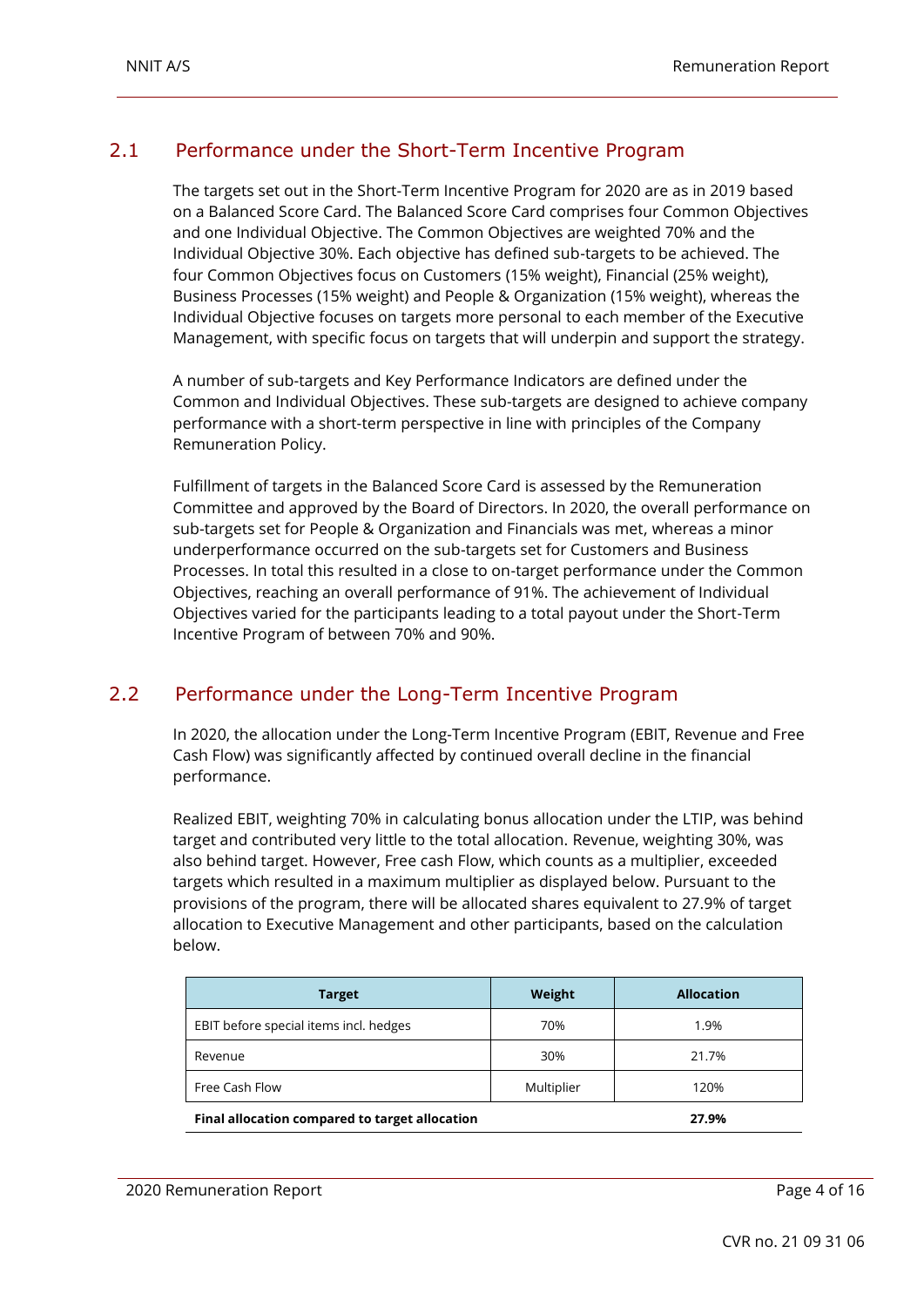### <span id="page-4-0"></span>2.3 Performance under the Retention Program

Performance under the Retention Program is measured on revenue growth and profit margin, equally weighted. The baseline for measuring performance in each performance year (2018, 2019 and 2020) is the first public guidance given by the Board of Directors for the respective years.

The total performance under the entire three-year Retention Program is 86.7% of the total allocation achievable. The program will vest in 2021 upon the release of the annual report for 2020 at which point the Restricted Stock Units (RSUs) deriving from the program will be released to the participants. Consequently, the participants will not hold any ownership of RSUs before the release in 2021.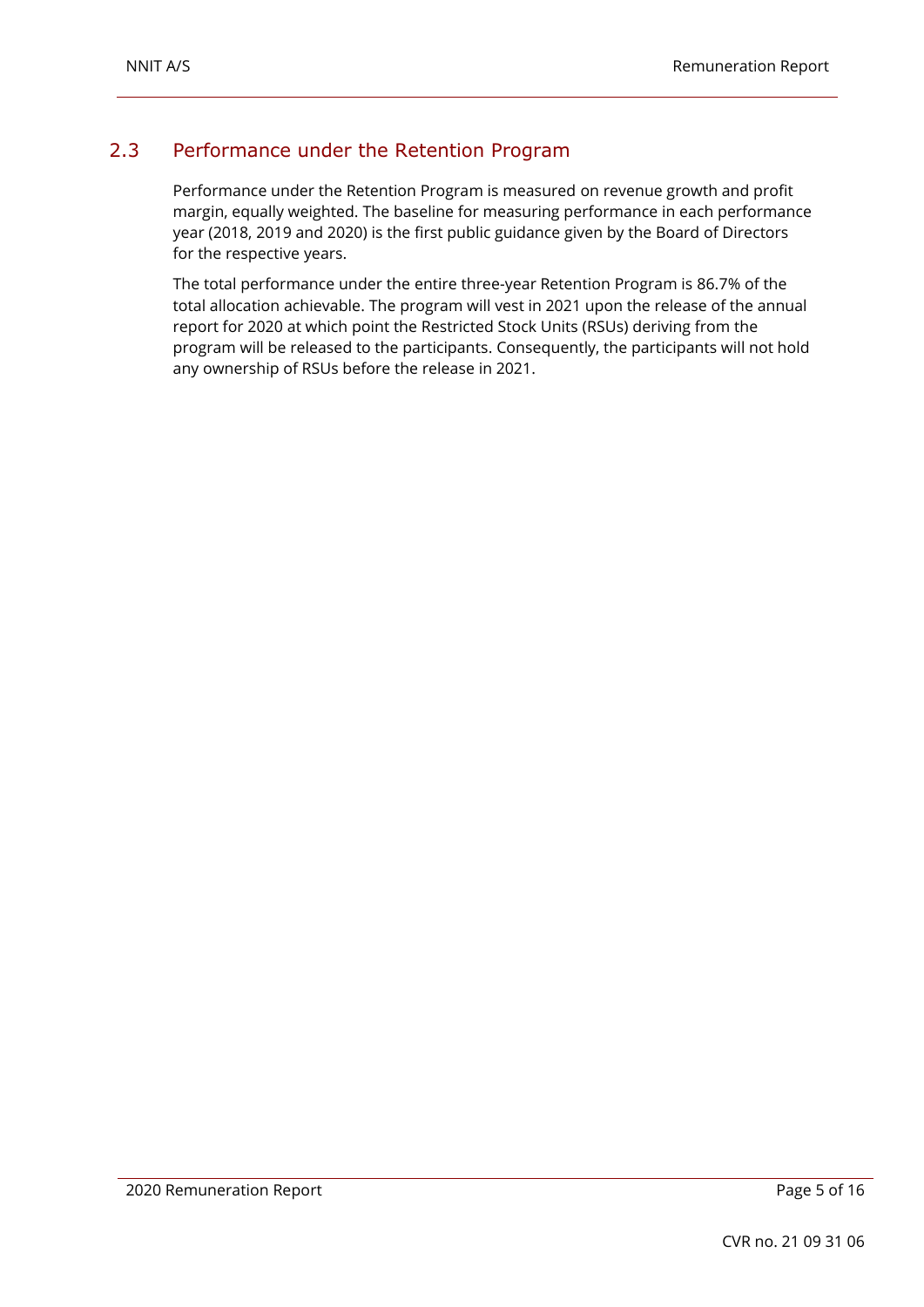### <span id="page-5-0"></span>3 Total remuneration for Executive Management in 2020

Total remuneration of Executive Management for the financial year 2020 and the four preceding financial years is detailed below.

In August 2020 Pernille Fabricius replaced Carsten Krogsgaard Thomsen as CFO. Carsten Krogsgaard Thomsen left the position as CFO on  $3<sup>rd</sup>$  August 2020 but remains under contract with NNIT until the end of January 2021. In order to be fully transparent, the numbers shown below includes the full year remuneration for Carsten Krogsgaard Thomsen for 2020. As the reporting requirements in the financial statements in the Company's Annual Report are slightly different than the requirements for the Remuneration Report, a difference in numbers when comparing the Annual Report with the Remuneration Report will occur as the period included in the annual report is from January to August, whereas the period included in the Remuneration Report is full year 2020.

| Component                            |        |                          | Per Kogut (CEO)          |                          |                          | <b>Carsten Krogsgaard</b><br>Thomsen (former CFO) |                          |                          |                          |                          |
|--------------------------------------|--------|--------------------------|--------------------------|--------------------------|--------------------------|---------------------------------------------------|--------------------------|--------------------------|--------------------------|--------------------------|
|                                      | 2020   | 2019                     | 2018                     | 2017                     | 2016                     | 2020                                              | 2019                     | 2018                     | 2017                     | 2016                     |
| <b>Base Salary</b>                   | 4,322  | 4,262                    | 4,062                    | 3,767                    | 3,374                    | 2,509                                             | 2,503                    | 2,436                    | 2,269                    | 2,033                    |
| Cash Bonus<br>(STI)                  | 1,926  | 1,619                    | 1,949                    | 1,200                    | 1,421                    | 682                                               | 576                      | 779                      | 480                      | 560                      |
| One-off Bonus                        | 1,081  | $\overline{\phantom{a}}$ | $\overline{\phantom{a}}$ | $\overline{\phantom{a}}$ | $\overline{\phantom{a}}$ | ٠                                                 | $\overline{\phantom{a}}$ | $\overline{\phantom{a}}$ | $\overline{\phantom{a}}$ | $\overline{\phantom{a}}$ |
| <b>IPO LIP</b><br>Shares*            | ٠      | $\overline{\phantom{a}}$ | 454                      | 2.722                    | 2,722                    | ٠                                                 | $\overline{\phantom{a}}$ | 267                      | 1,604                    | 1,604                    |
| LTIP<br>Share value                  | 628    | 325                      | 2,467                    | 2,138                    | 2,127                    | 292                                               | 151                      | 1,183                    | 1,038                    | 1,032                    |
| <b>Retention Program</b><br>Shares** | 1,419  | 877                      | 2,200                    | $\overline{\phantom{a}}$ | $\overline{\phantom{a}}$ | 851                                               | 526                      | 1,319                    | $\overline{\phantom{a}}$ | $\overline{\phantom{a}}$ |
| Pension                              | 1,562  | 1,471                    | 1,503                    | 1,242                    | 1,199                    | 808                                               | 768                      | 804                      | 687                      | 648                      |
| <b>Benefits</b>                      | 170    | 170                      | 169                      | 165                      | 165                      | 170                                               | 170                      | 169                      | 165                      | 165                      |
| <b>TOTAL</b>                         | 11,108 | 8,725                    | 12,818                   | 11,234                   | 11,008                   | 5,312                                             | 4,694                    | 6,664                    | 6,243                    | 6,042                    |

*Numbers shown in tDKK*

| Component        | <b>Pernille Fabricius (CFO)</b> |      |      |      |      |  |  |  |
|------------------|---------------------------------|------|------|------|------|--|--|--|
|                  | 2020                            | 2019 | 2018 | 2017 | 2016 |  |  |  |
| Base Salary      | 1,100                           | n/a  | n/a  | n/a  | n/a  |  |  |  |
| Cash Bonus (STI) | 299                             | n/a  | n/a  | n/a  | n/a  |  |  |  |
| One-off Bonus    | 660                             | n/a  | n/a  | n/a  | n/a  |  |  |  |
| IPO LIP Shares*  | n/a                             | n/a  | n/a  | n/a  | n/a  |  |  |  |
| LTIP Share value | 123                             | n/a  | n/a  | n/a  | n/a  |  |  |  |

2020 Remuneration Report **Page 6 of 16**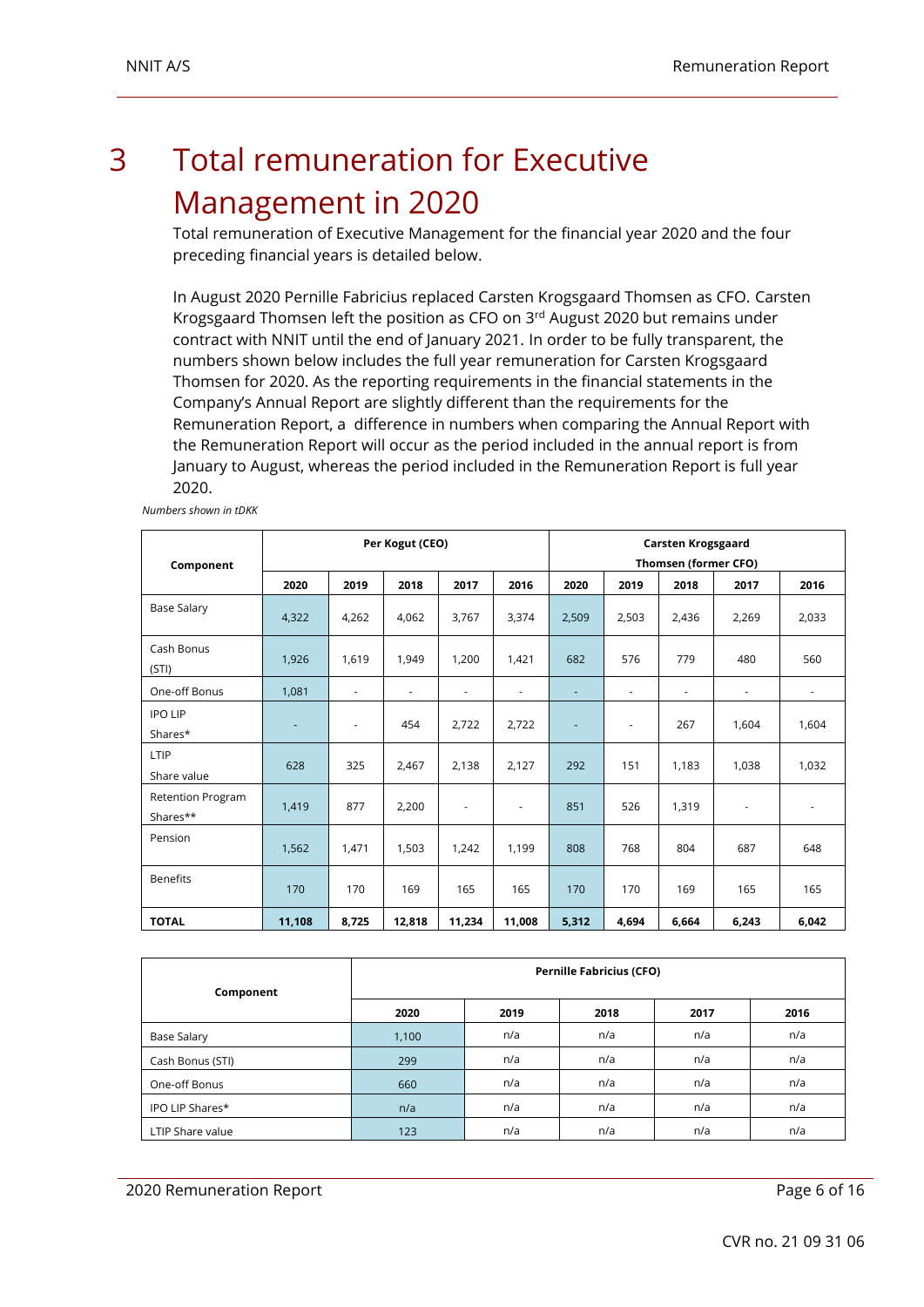| Retention Program Shares*** | n/a   | n/a | n/a | n/a | n/a |
|-----------------------------|-------|-----|-----|-----|-----|
| Sign-on Shares***           | 1,980 | n/a | n/a | n/a | n/a |
| Pension                     | 220   | n/a | n/a | n/a | n/a |
| Benefits                    | 71    | n/a | n/a | n/a | n/a |
| <b>TOTAL</b>                | 4,453 | n/a | n/a | n/a | n/a |

The value of IPO LIP Shares is based on the original share price of 125 DKK when the program was launched.

\*\* The share price used to show the value of Shares of the Retention Program is the share price at year end of the respective financial years, which in 2020 was 122.10 DKK. Shares deriving from the Retention Program will be released in January 2021.

\*\*\* The value of the Sign-on Shares is shown as the value representing 9 months base salary, which was granted in 2020.

The total remuneration earned by Per Kogut as CEO in 2020 was 11.1mDKK, representing an increase of 27% compared to 2019. The main reason for this increase in total remuneration between 2020 and 2019 is the performance under the Retention Program and Long-term Incentive Program in 2019, which resulted in very low allocation under both programs, thus impacting the total remuneration in 2019 significantly. As the performance under the Retention Program and Long-term program in 2020 has improved, the overall remuneration for 2020 is consequently at a higher level. It is also worth noticing, that a one-off bonus has been awarded in 2020. The base salary was not adjusted in 2020 and only saw a minor adjustment as of April 2019. The base salary amounted to DKK 4.3mDKK (39% of the total remuneration in 2020) and the cash bonus (STIP) amounted to 1.9mDKK (17% of the total remuneration in 2020).

The total remuneration earned by Carsten Krogsgaard Thomsen in 2020 was 5.3mDKK, representing an increase of 13% compared to 2019. The base salary amounted to DKK 2.5mDKK (47% of the total remuneration in 2020) and the cash bonus (STIP) amounted to 0.7mDKK (13% of the total remuneration in 2020).

The Total remuneration earned by Pernille Fabricius, who was appointed CFO as of  $3<sup>rd</sup>$ August 2020, was 4.4mDKK including value of sign-on shares. She is eligible to participate in both STIP and LTIP in 2020 with a pro rate share of the full year allocation based on her employment as per 3rd August 2020, corresponding to 5/12 of the full year allocation for 2020. The base salary amounted to DKK 1.1mDKK (25% of the total remuneration in 2020) and the cash bonus (STIP) amounted to 0.3mDKK (7% of the total remuneration in 2020). In connection with the appointment of Pernille Fabricius as CFO, the Board of Directors approved a grant of restricted shares in NNIT totaling a value of 9 months fixed base salary. The shares will vest over a 3-year period in 2021, 2022 and in 2023 at the publication of the annual report for the preceding year subject to continued employment.

| Sign-on share allocation and vesting, | <b>Pernille Fabricius (CFO)</b> |        |        |        |  |  |  |
|---------------------------------------|---------------------------------|--------|--------|--------|--|--|--|
| subject to continued employment       | 2020                            | 2021   | 2022   | 2023   |  |  |  |
| Original Share allocation             | 18.283                          | -      |        |        |  |  |  |
| Vesting shares                        |                                 | 6.094  | 6.094  | 6.095  |  |  |  |
| Allocation price (DKK)                | 108.30                          | 108.30 | 108.30 | 108.30 |  |  |  |

No payment from other group related companies has been made to members of Executive Management.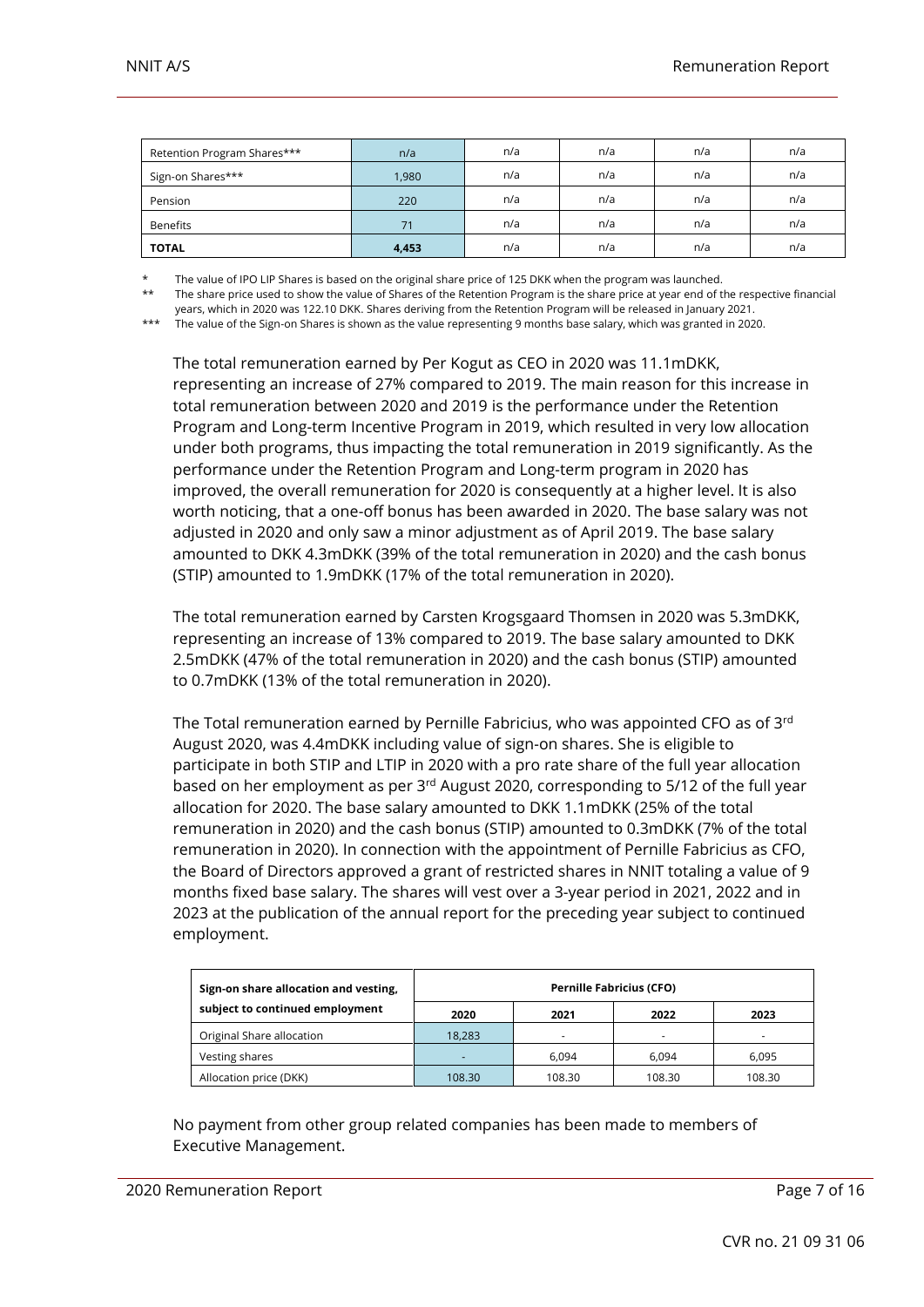### <span id="page-7-0"></span>4 Share based incentives

### <span id="page-7-1"></span>4.1 Long-Term Incentive Program

Below is an overview of shares allocated for performance in 2020 under the Long-Term Incentive Program for Executive Management and the four preceding years. The shares will vest and be released to the participants after expiry of the 3-year vesting period.

Consequently, shares allocated under LTIP2020 will be released to the participants in 2024 upon publication of the annual report for 2023.

Shares allocated under the Long-Term Incentive Program is subject to claw-back during the vesting period. Claw back has not been applied to shares under the Long-Term Incentive Program released in 2020.

| <b>Share allocation</b>            |        |        | Per Kogut (CEO) |        |        | Carsten Krogsgaard<br>Thomsen (former CFO) |        |        |        |        |
|------------------------------------|--------|--------|-----------------|--------|--------|--------------------------------------------|--------|--------|--------|--------|
| under LTIP                         | 2020   | 2019   | 2018            | 2017   | 2016   | 2020                                       | 2019   | 2018   | 2017   | 2016   |
| Number of<br>shares                | 5,801  | 1.740  | 13.649          | 11.478 | 12.461 | 2,693                                      | 808    | 6,548  | 5,571  | 6,047  |
| Share price at<br>allocation (DKK) | 108.30 | 187.26 | 180.73          | 186.25 | 170.72 | 108.30                                     | 187.26 | 180.73 | 186.25 | 170.72 |
| Value at allocation<br>(tDKK)      | 628    | 325    | 2,467           | 2,138  | 2,127  | 292                                        | 151    | 1.183  | 1,038  | 1,032  |

| Share allocation under LTIP | <b>Pernille Fabricius (CFO)</b> |      |      |      |      |  |  |  |
|-----------------------------|---------------------------------|------|------|------|------|--|--|--|
|                             | 2020                            | 2019 | 2018 | 2017 | 2016 |  |  |  |
| Number of shares            | 1,133                           | n/a  | n/a  | n/a  | n/a  |  |  |  |
| Price at allocation (DKK)   | 108.30                          | n/a  | n/a  | n/a  | n/a  |  |  |  |
| Value at allocation (tDKK)  | 123                             | n/a  | n/a  | n/a  | n/a  |  |  |  |

The table below show the number of shares vested in 2020 under the Long-Term Incentive Program and thus released to Executive Management after the expiry of the 3 year vesting period.

Shares released in 2020 originates from an allocation based on performance in 2016.

| Shares released under LTIP | Per Kogut (CEO) | Carsten Krogsgaard<br>Thomsen (former CFO) |  |
|----------------------------|-----------------|--------------------------------------------|--|
| program in 2020            | 2020 (2016)     | 2020 (2016)                                |  |
| Number of shares           | 12.461          | 6.047                                      |  |
| Value at vesting (tDKK)*   | 1.317           | 639                                        |  |

\* The share price at vesting and release of shares to share custody accounts on 29 January 2020 was 105,72 DKK.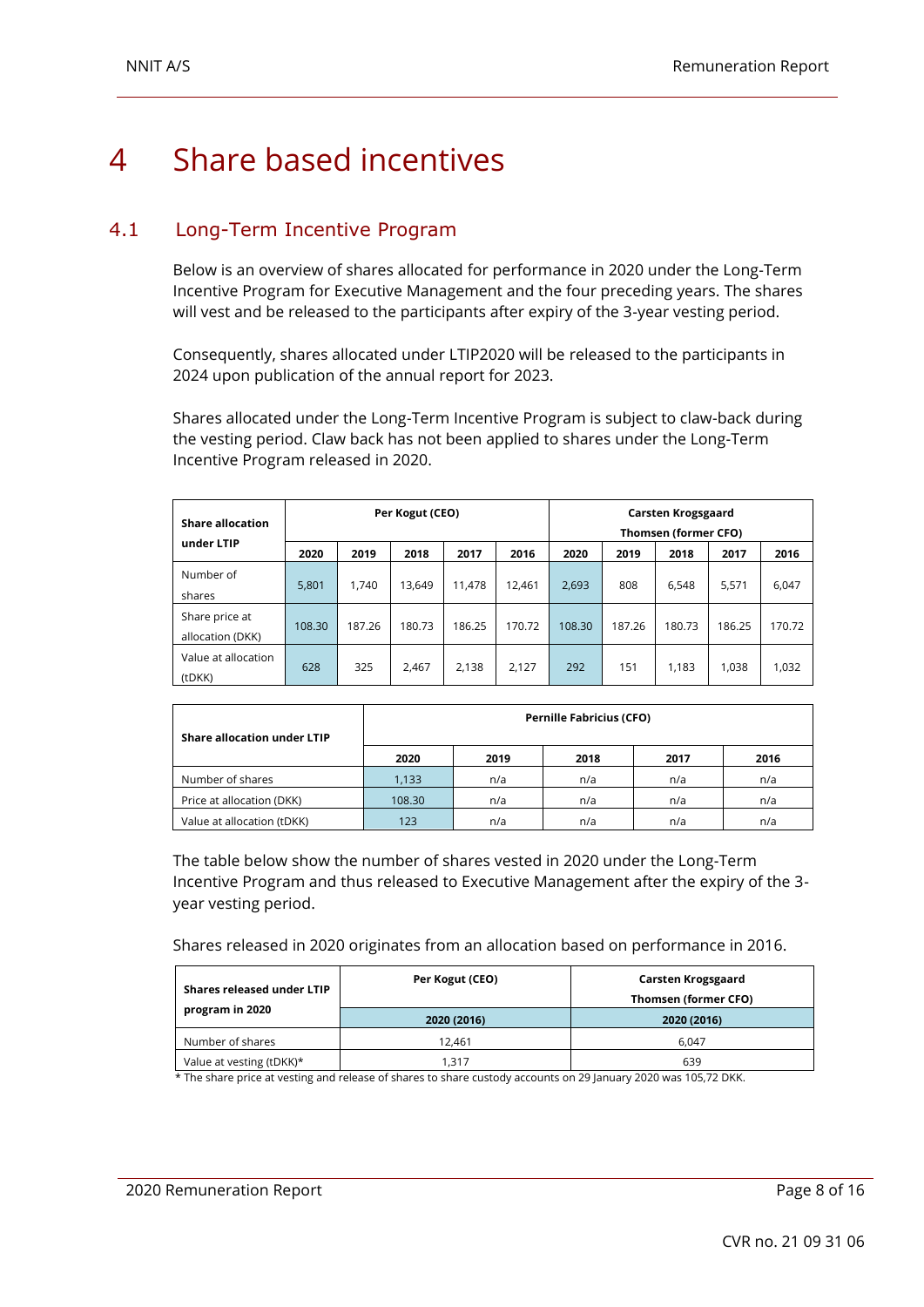#### <span id="page-8-0"></span>4.2 Retention Program

Below is an overview of shares related to the Retention Program for 2018, 2019 and 2020 respectively for Executive Management. The overview contains an overview of the value at year end and the allocated number of shares for each performance year.

Allocation of shares under the program is dependent on performance in each of the three performance years (2018, 2019 and 2020). Performance criteria for the Retention Program are Revenue Growth and Profit Margin, equally weighted and based on the first public guidance given by the Board of Directors in each year. (In the Remuneration Report for 2019 the calculation of allocated shares and the value of these were displayed incorrectly by mistake. This has been corrected in the table below and in the table above showing total remuneration for 2019).

| <b>Shares related</b><br>to Retention |        | Per Kogut (CEO) |           | Carsten Krogsgaard<br>Thomsen (former CFO) |          |           |  |
|---------------------------------------|--------|-----------------|-----------|--------------------------------------------|----------|-----------|--|
| Program                               | 2020*  | $2019**$        | $2018***$ | 2020*                                      | $2019**$ | $2018***$ |  |
| Value at year<br>end (tDKK)           | 1,419  | 877             | 2,200     | 851                                        | 526      | 1,319     |  |
| Number of<br>allocated RSU's          | 11,624 | 7,953           | 12,236    | 6,971                                      | 4,770    | 7,338     |  |

\* The share price used to calculate the value of shares for 2020 is the price at year end 2020, which was 122,10 DKK.

\*\* The share price used to calculate the value of shares for 2019 is the price at year end 2019, which was 110,30 DKK.

\*\*\* The share price used to calculate the value of shares for 2018 is the price at year end 2018, which was 179.80 DKK.

Pernille Fabricius is not eligible for participation in the Retention Program as she joined NNIT A/S as CFO in August 2020.

### <span id="page-8-1"></span>5 Remuneration to the Board of Directors in 2020

In March 2020, the general meeting approved to keep the Board of Directors' fixed annual base fee unchanged at DKK 300,000. The Chairmanship and the members of the various Board committees receive a multiple of the base fee for their extra work in addition to the above-mentioned base Board fee. Employee-elected board members' remuneration pursuant to their employment is not covered by this report.

#### Remuneration of the Board of Directors:

| Chairman (2.5 $*$ base fee)                                 | DKK 750,000 |
|-------------------------------------------------------------|-------------|
| Deputy chairman (1.5 * base fee)                            | DKK 450,000 |
| Ordinary members (base fee)                                 | DKK 300,000 |
| Chairman of the Audit Committee (additional 0.5 * base fee) | DKK 150,000 |
| Member of the Audit Committee (additional 0.25 * base fee)  | DKK 75,000  |
| Member of the Remuneration Committee                        | DKK 50,000  |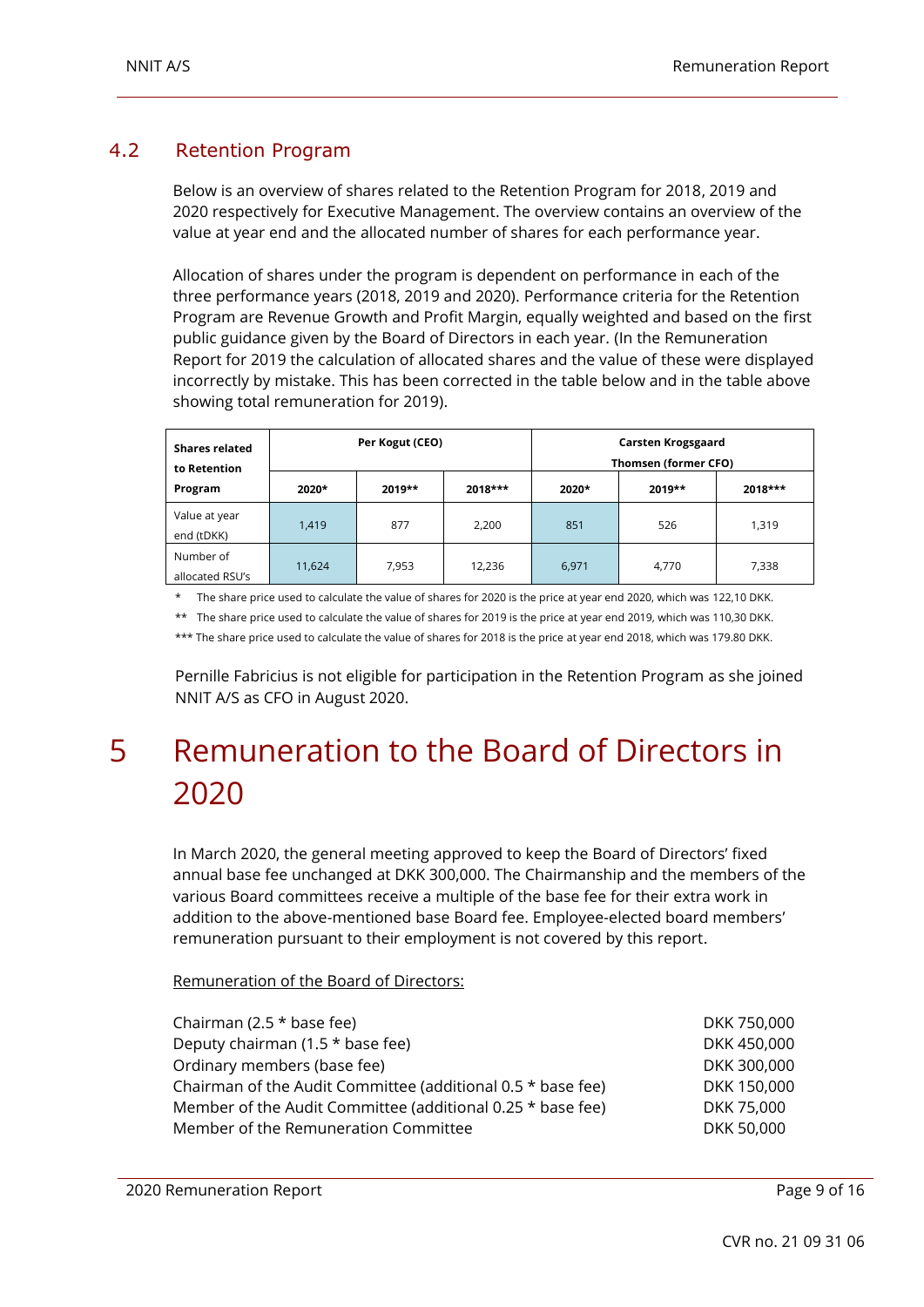| Member of Strategy Committee (ad hoc committee)*        | DKK 50,000 |
|---------------------------------------------------------|------------|
| Travel allowance (for members residing outside Denmark) | DKK 18,500 |

\* In August 2019 the Board established an ad hoc Strategy Committee to assist in the strategy work. The Committee was dissolved on December 12, 2019.

Total remuneration of the Board of Directors for the financial year 2020 and the four preceding financial years is detailed below. In 2020 employee elected representative Brankica Markovic was replaced by Camilla Kongsted as member of the Board of Directors.

In addition to the fees below, the Company pays social security duties and other taxes imposed by authorities outside of Denmark in relation to the Board members' fees.

No payment by other group related companies has been made to member of the Board of Directors in their capacity as board member in NNIT.

|                                  |                          | 2020                                                 |               | 2019         |                          |                                                      |               |                |
|----------------------------------|--------------------------|------------------------------------------------------|---------------|--------------|--------------------------|------------------------------------------------------|---------------|----------------|
| <b>Board of Directors</b>        | <b>Base Fee</b>          | Fee for ad hoc<br>tasks and<br><b>Committee work</b> | <b>Travel</b> | <b>Total</b> | <b>Base Fee</b>          | Fee for ad hoc<br>tasks and<br><b>Committee work</b> | <b>Travel</b> | <b>Total</b>   |
| Carsten Dilling (Chairman)       | 750                      | 50                                                   | $\sim$        | 800          | 750                      | 50                                                   | $\sim$        | 800            |
| Peter H.J. Haahr (Vice Chairman) | 450                      | 50                                                   | $\sim$        | 500          | 450                      | 50                                                   | $\sim$        | 500            |
| Anne Broeng (Chairman of AC)     | 300                      | 150                                                  | $\sim$        | 450          | 300                      | 150                                                  | $\sim$        | 450            |
| Eivind Kolding (Chairman of RC)  | 300                      | 125                                                  | $\sim$        | 425          | 300                      | 125                                                  | ٠             | 425            |
| Christian Kanstrup               | 300                      | 75                                                   | $\sim$        | 375          | 300                      | 87.5                                                 |               | 387.5          |
| Caroline Serfass                 | 300                      | ٠                                                    | 37            | 337          | 300                      | 12.5                                                 | 92.5          | 405            |
| Anders Vidstrup                  | 300                      |                                                      | $\sim$        | 300          | 300                      | $\blacksquare$                                       | ٠             | 300            |
| Trine Io Bjerregaard             | 300                      |                                                      | ×.            | 300          | 250                      | $\sim$                                               | ×.            | 250            |
| Camilla Kongsted                 | 125                      |                                                      | ٠             | 125          | $\sim$                   | ٠                                                    | ٠             | ٠              |
| Brankica Markovic (resigned)     | 175                      |                                                      | $\sim$        | 175          | 250                      | 12.5                                                 | ÷             | 262.5          |
| Henrik Andersen (resigned)       |                          | $\sim$                                               | $\sim$        | ٠            | 75                       | $\sim$                                               | $\sim$        | 75             |
| Alex S. Jacobsen (resigned)      | $\sim$                   | $\sim$                                               | $\sim$        | $\sim$       | $\sim$                   | $\sim$                                               | $\sim$        | $\sim$         |
| John Beck (resigned)             | $\sim$                   | $\sim$                                               | $\sim$        | ٠            | $\sim$                   | $\sim$                                               | $\sim$        | ٠              |
| René Stockner (resigned)         | $\sim$                   | ٠                                                    | $\sim$        | ٠            | $\sim$                   | $\sim$                                               | ٠             | $\blacksquare$ |
| Jesper Brandgaard (resigned)     | $\overline{\phantom{a}}$ | ٠                                                    | $\sim$        | ۰.           | $\overline{\phantom{a}}$ | $\sim$                                               | ٠             | ۰              |
| <b>TOTAL</b>                     | 3,300                    | 450                                                  | 37            | 3,787        | 3,275                    | 487.5                                                | 92.5          | 3,855          |

*Numbers shown in tDKK*

|                                  | 2018            |            |                          | 2017  |        |                          |               | 2016  |                          |            |        |                |
|----------------------------------|-----------------|------------|--------------------------|-------|--------|--------------------------|---------------|-------|--------------------------|------------|--------|----------------|
|                                  | <b>Base Fee</b> | Fee for ad | <b>Travel</b>            | Total | Base   | Fee for ad               | <b>Travel</b> | Total | <b>Base Fee</b>          | Fee for ad | Travel | Total          |
|                                  |                 | hoc tasks  |                          |       | Fee    | hoc tasks                |               |       |                          | hoc tasks  |        |                |
| <b>Board of Directors</b>        |                 | and        |                          |       |        | and                      |               |       |                          | and        |        |                |
|                                  |                 | Committee  |                          |       |        | Committee                |               |       |                          | Committee  |        |                |
|                                  |                 | work       |                          |       |        | work                     |               |       |                          | work       |        |                |
| Carsten Dilling (Chairman)       | 750             | $\sim$     |                          | 750   | 688    | $\sim$                   | ۰.            | 688   | 337                      | $\sim$     | $\sim$ | 337            |
| Peter H.J. Haahr (Vice Chairman) | 450             |            |                          | 450   | 356    | $\sim$                   |               | 356   | $\sim$                   |            | $\sim$ | ۰              |
| Anne Broeng (Chairman of AC)     | 300             | 150        |                          | 450   | 300    | 150                      |               | 450   | 300                      | 150        | $\sim$ | 450            |
| Eivind Kolding (Chairman of RC)  | 300             | 75         |                          | 375   | 300    | $\overline{\phantom{a}}$ |               | 300   | 300                      |            |        | 300            |
| Christian Kanstrup               | 300             | 56         | $\overline{\phantom{a}}$ | 356   | $\sim$ | $\overline{\phantom{a}}$ | $\sim$        | ۰.    | $\overline{\phantom{a}}$ |            | $\sim$ | $\blacksquare$ |

2020 Remuneration Report **Page 10 of 16** and 2020 Remuneration Report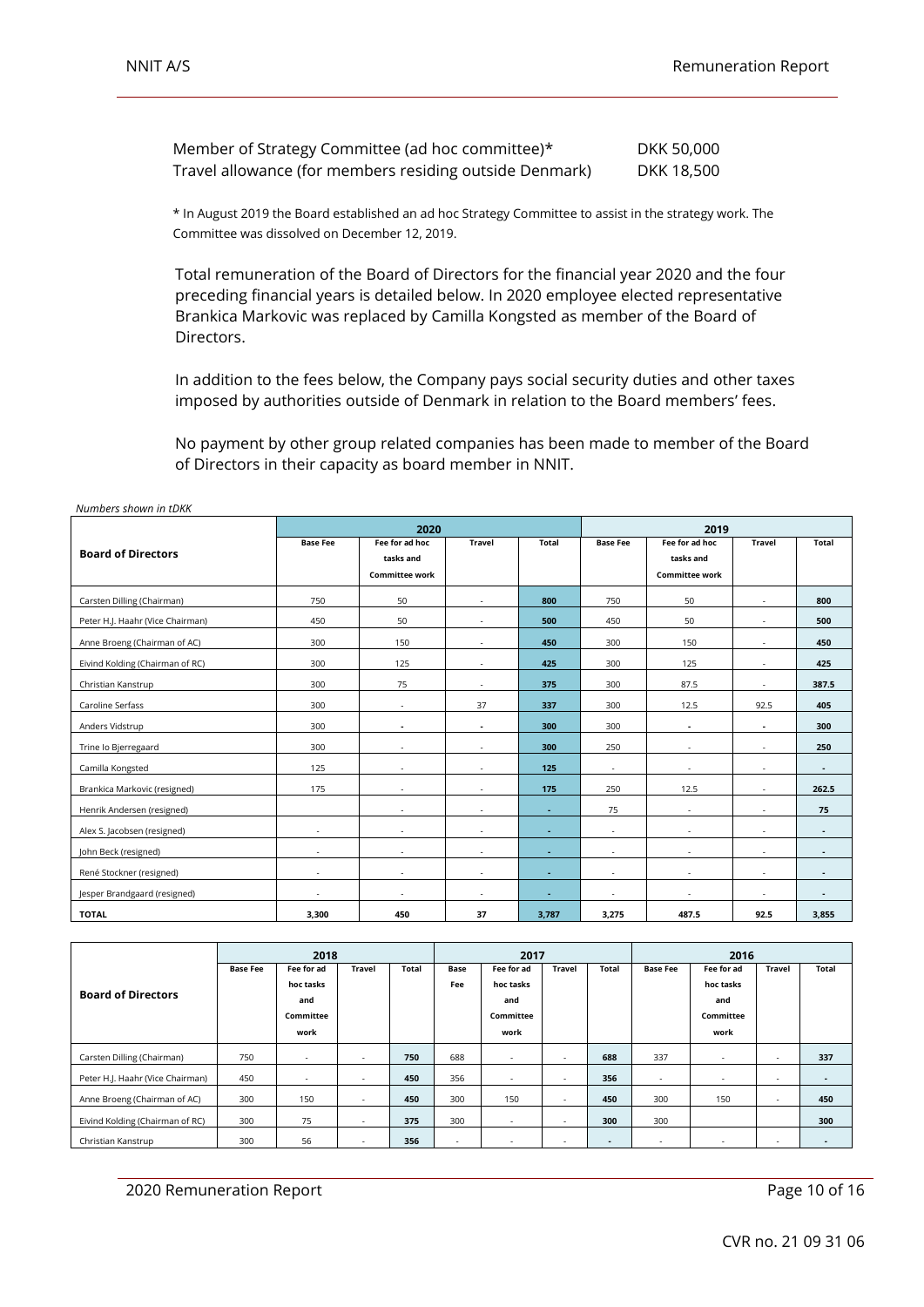| Caroline Serfass             | 300    | $\sim$         | 74     | 374            | $\sim$                   | $\sim$                   |                          | $\sim$         | $\sim$ | $\sim$ | $\overline{\phantom{a}}$ | $\overline{\phantom{a}}$ |
|------------------------------|--------|----------------|--------|----------------|--------------------------|--------------------------|--------------------------|----------------|--------|--------|--------------------------|--------------------------|
| Anders Vidstrup              | 300    | $\blacksquare$ | $\sim$ | 300            | 300                      | $\blacksquare$           | $\overline{\phantom{a}}$ | 300            | 300    |        |                          | 300                      |
| Trine lo Bjerregaard         |        | $\sim$         |        | $\blacksquare$ |                          | $\sim$                   | $\sim$                   | $\blacksquare$ |        |        |                          |                          |
| Camilla Kongsted             |        | $\sim$         |        | $\blacksquare$ | $\overline{\phantom{a}}$ | $\overline{\phantom{a}}$ | $\sim$                   | ٠              |        |        |                          |                          |
| Brankica Markovic (resigned) | $\sim$ | $\sim$         | ж.     | $\sim$         | $\sim$                   | $\sim$                   | ٠                        | $\sim$         |        |        |                          |                          |
| Henrik Andersen (resigned)   | 300    | $\sim$         |        | 300            | $\sim$                   | $\sim$                   |                          | ۰.             |        |        |                          |                          |
| Alex S. Jacobsen (resigned)  |        | $\sim$         |        | $\sim$         | 300                      | 75                       | $\sim$                   | 375            | 300    | 75     |                          | 375                      |
| John Beck (resigned)         | 75     | 19             | 37     | 131            | 300                      | 75                       | 193                      | 568            | 300    | 75     | 179                      | 554                      |
| René Stockner (resigned)     | 75     | $\sim$         | ۰.     | 75             | 300                      |                          | $\sim$                   | 300            | 300    |        |                          | 300                      |
| Jesper Brandgaard (resigned) | $\sim$ |                |        | $\sim$         | 138                      |                          |                          | 138            | 750    |        |                          | 750                      |
| <b>TOTAL</b>                 | 3,150  | 300            | 111    | 3,561          | 2,982                    | 300                      | 193                      | 3,475          | 2,887  | 300    | 179                      | 3,366                    |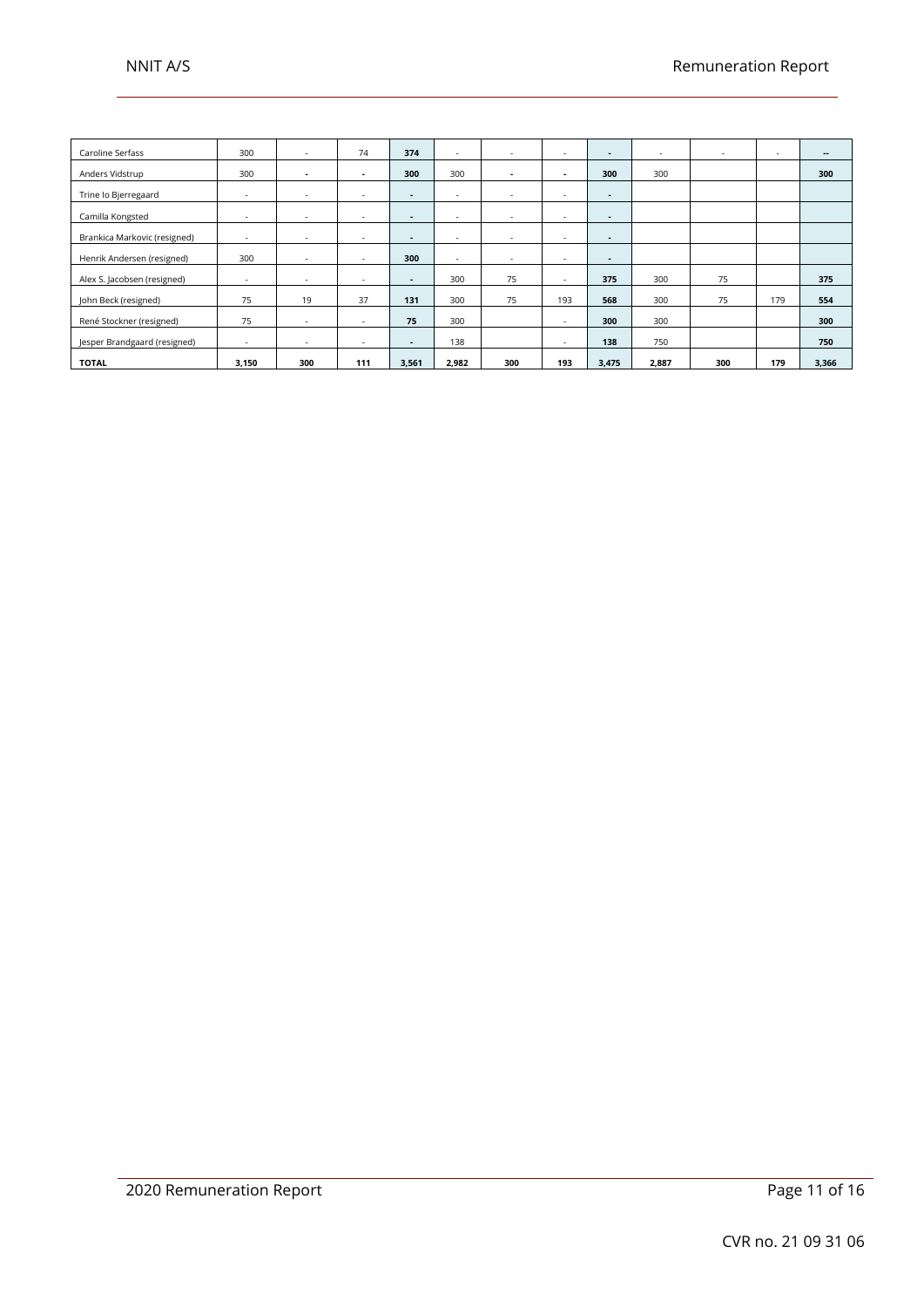## <span id="page-11-0"></span>6 Comparison between remuneration of Executive Management and average remuneration of employees

Pursuant to the corporate governance regulation a comparison between i) the yearly change in the remuneration of Executive Management and of the Board of Directors, ii) the yearly change in the company's results and iii) the yearly change in the average remuneration of employees of the company must be made.

The comparison and year-on-year changes for Executive Management and the Board of Directors is made using annualized numbers. Consequently, if a member of Executive Management or the Board of Directors has been appointed during the year – the comparison is made on the basis of annualized full year remuneration and annualized fixed fees in order to make it comparable.

The average remuneration per employee is shown as the average salary per FTE (Full Time Equivalent Employee) in Denmark (NNIT A/S) as the Executive Management is employed in NNIT A/S and paid in DKK.

The average remuneration of FTEs in the company includes salary, bonuses, and all other benefits paid by NNIT A/S. As mentioned above with regard to the total remuneration of Per Kogut as CEO, the main reason for this increase in total remuneration between 2020 and 2019 is the performance under the Retention Program and Long-term Incentive Program in 2019, which resulted in very low allocation on both programs for the year, thus impacting the total remuneration in 2019 significantly. As the performance under the Retention Program and Longterm program in 2020 has improved, the overall remuneration for 2020 is consequently at a higher level than in 2019. However, it is worth noticing, that the base salary level for both the CEO and former CFO was not adjusted in 2020 and the base salary level was thus kept at the level from April 2019.

| <b>Yearly change in Remuneration for the Executive Management</b> |                      |        |        |        |        |  |  |  |
|-------------------------------------------------------------------|----------------------|--------|--------|--------|--------|--|--|--|
|                                                                   | 2020<br>2019<br>2018 |        | 2017   | 2016   |        |  |  |  |
|                                                                   | Change               | Change | Change | Change | Change |  |  |  |
| Per Kogut (CEO)                                                   | 27%                  | $-32%$ | 14%    | 2%     | -6%    |  |  |  |
| Carsten Krogsgaard Thomsen<br>(former CFO)                        | 13%                  | $-30%$ | 7%     | 3%     | $-13%$ |  |  |  |
| Pernille Fabricius (CFO)                                          | n/a                  | n/a    | n/a    | n/a    | n/a    |  |  |  |

| Yearly change in Remuneration (annual fee) for the Board of Directors |        |        |        |        |        |  |  |
|-----------------------------------------------------------------------|--------|--------|--------|--------|--------|--|--|
|                                                                       | 2020   | 2019   | 2018   | 2017   | 2016   |  |  |
|                                                                       | Change | Change | Change | Change | Change |  |  |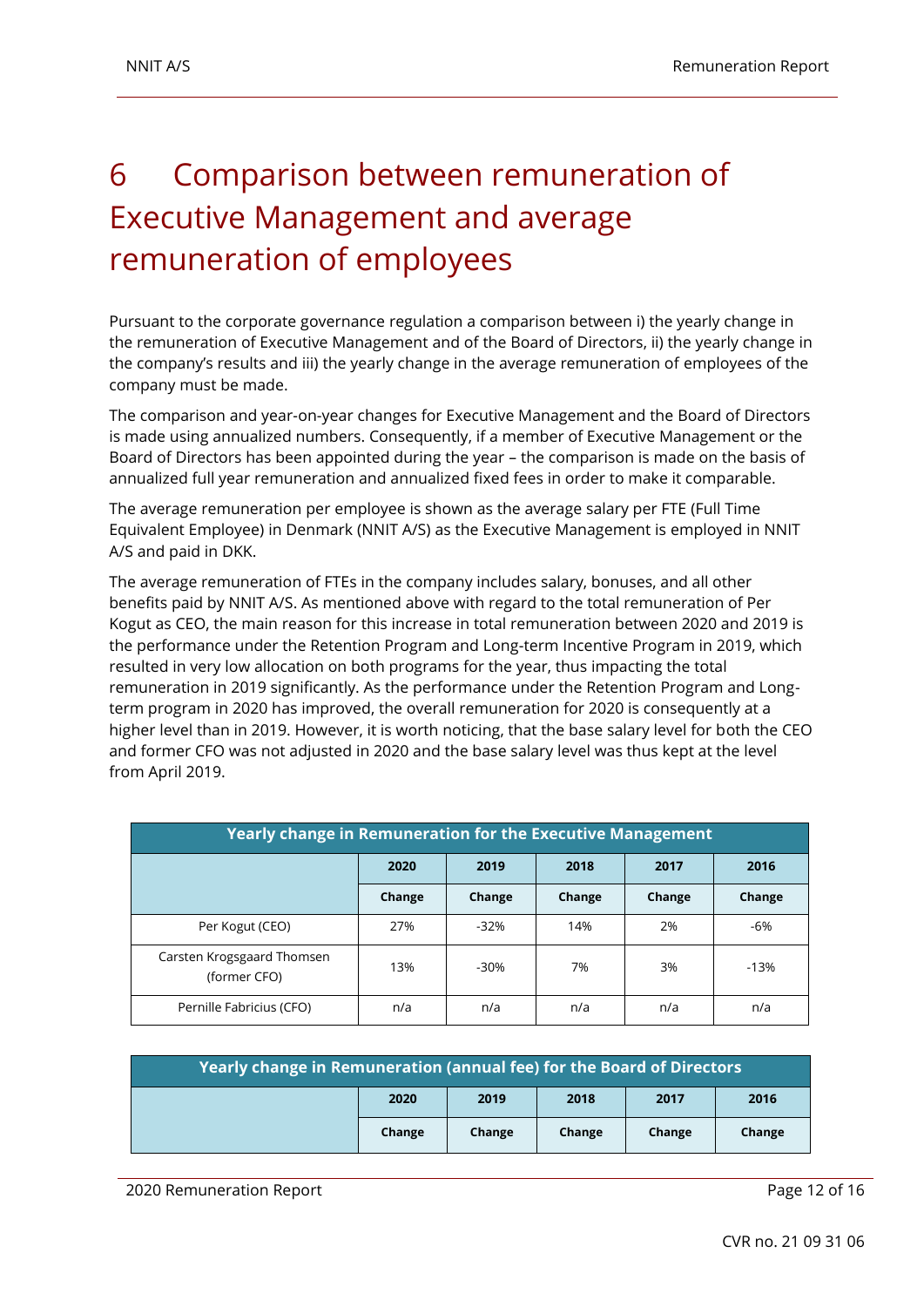| Carsten Dilling (Chairman)*        | 0%  | 7%  | 0%  | 66% | n/a |
|------------------------------------|-----|-----|-----|-----|-----|
| Peter H.J. Haahr (Vice Chairman)** | 0%  | 11% | 0%  | n/a | n/a |
| Anne Broeng (Chairman of AC)       | 0%  | 0%  | 0%  | 0%  | 0%  |
| Eivind Kolding (Chairman of RC)*** | 0%  | 13% | 25% | 0%  | 0%  |
| Christian Kanstrup****             | 0%  | 9%  | n/a | n/a | n/a |
| Caroline Serfass                   | 0%  | 4%  | n/a | n/a | n/a |
| Anders Vidstrup                    | 0%  | 0%  | 0%  | 0%  | 0%  |
| Trine lo Bjerregaard               | 0%  | n/a | n/a | n/a | n/a |
| Camilla Kongsted                   | n/a | n/a | n/a | n/a | n/a |
| Brankica Markovic (resigned)       | 0%  | n/a | n/a | n/a | n/a |
| Henrik Andersen (resigned)         | n/a | 0%  | n/a | n/a | n/a |
| Alex S. Jacobsen (resigned)        | n/a | n/a | n/a | 0%  | 0%  |
| John Beck (resigned)               | n/a | n/a | 0%  | 0%  | 0%  |
| René Stockner (resigned)           | n/a | n/a | 0%  | 0%  | 0%  |
| Jesper Brandgaard (resigned)       | n/a | n/a | n/a | 0%  | 0%  |

\* Change from 2016 to 2017 is related to the appointment from Vice Chairman to Chairman. Change from 2018 to 2019 is related to appointment as member of Remuneration Committee.

\*\* Change from 2018 to 2019 is related to appointment as member of Remuneration Committee.

\*\*\* Change from 2017 to 2018 is related to appointment as member of Audit Committee. Change from 2018 to 2019 is

related to appointment as Chairman of Remuneration Committee. \*\*\*\* Change from 2018 to 2019 is related to appointment as member of Audit Committee

| Yearly change in average remuneration of FTEs in NNIT A/S |        |        |        |        |        |  |  |
|-----------------------------------------------------------|--------|--------|--------|--------|--------|--|--|
| 2020<br>2019<br>2018<br>2017<br>2016                      |        |        |        |        |        |  |  |
|                                                           | Change | Change | Change | Change | Change |  |  |
| FTES in NNIT A/S                                          | $-1%$  | 6%     | $-3%$  | $-2%$  | 3%     |  |  |

|      | <b>Results of the Company</b> |                      |                  |                      |  |  |  |  |  |
|------|-------------------------------|----------------------|------------------|----------------------|--|--|--|--|--|
| 2020 | EBIT (mDKK)*                  | <b>Yearly change</b> | Revenue (mDKK)** | <b>Yearly change</b> |  |  |  |  |  |
|      | 174                           | $-19%$               | 2,816            | $-8%$                |  |  |  |  |  |
| 2019 | 215                           | $-30%$               | 3.058            | 2%                   |  |  |  |  |  |
| 2018 | 307                           | 11%                  | 3.007            | 5%                   |  |  |  |  |  |
| 2017 | 262                           | $-11%$               | 2.851            | 3%                   |  |  |  |  |  |
| 2016 | 293                           | 9%                   | 2.765            | 6%                   |  |  |  |  |  |

\* EBIT is calculated before special items and M&A corrections plus eventual gains/losses from hedging

\*\* Revenue is calculated with M&A corrections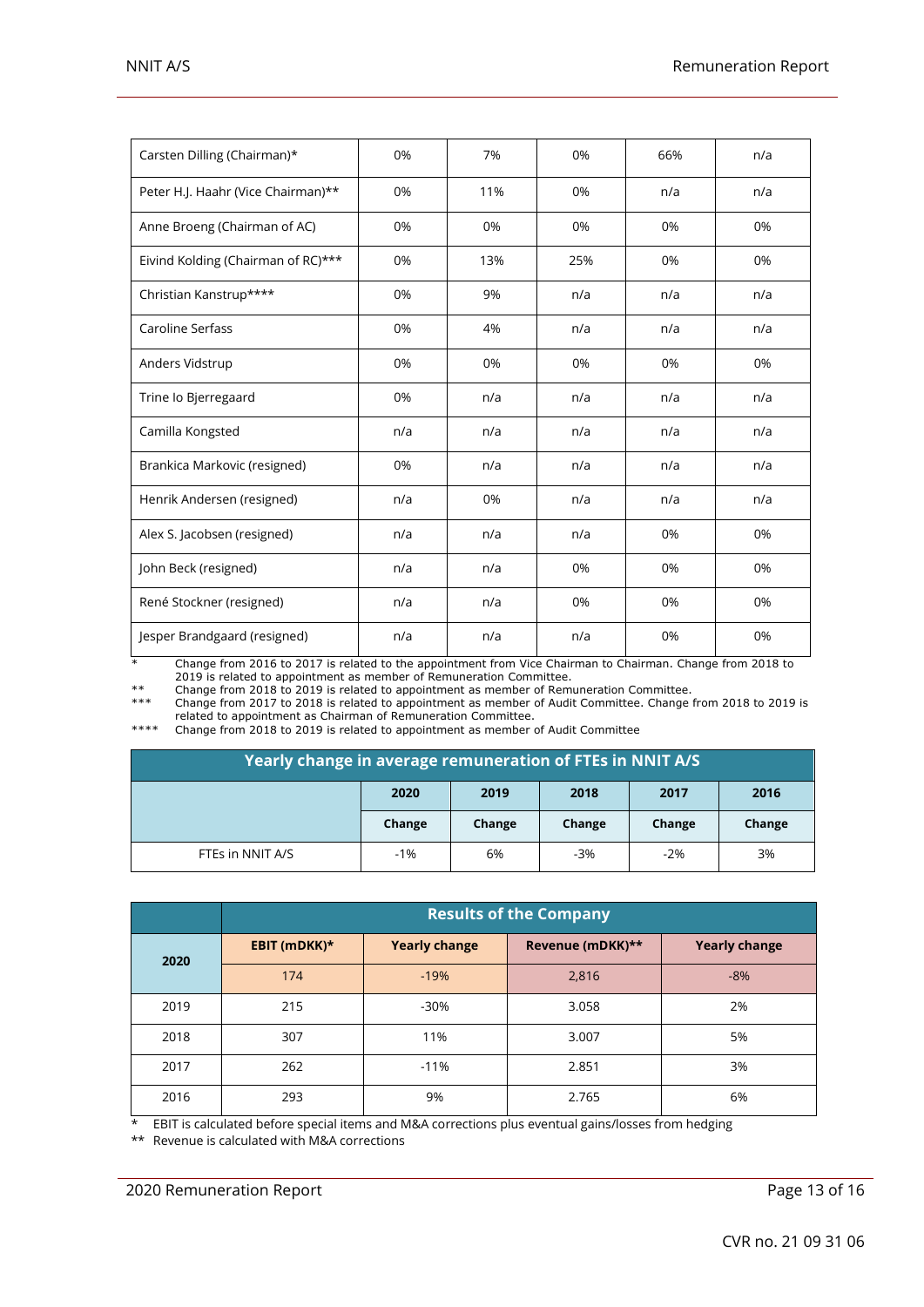### <span id="page-13-0"></span>7 Deviations from the Remuneration Policy

There have been no deviations from the Remuneration Policy in 2020.

---0O0---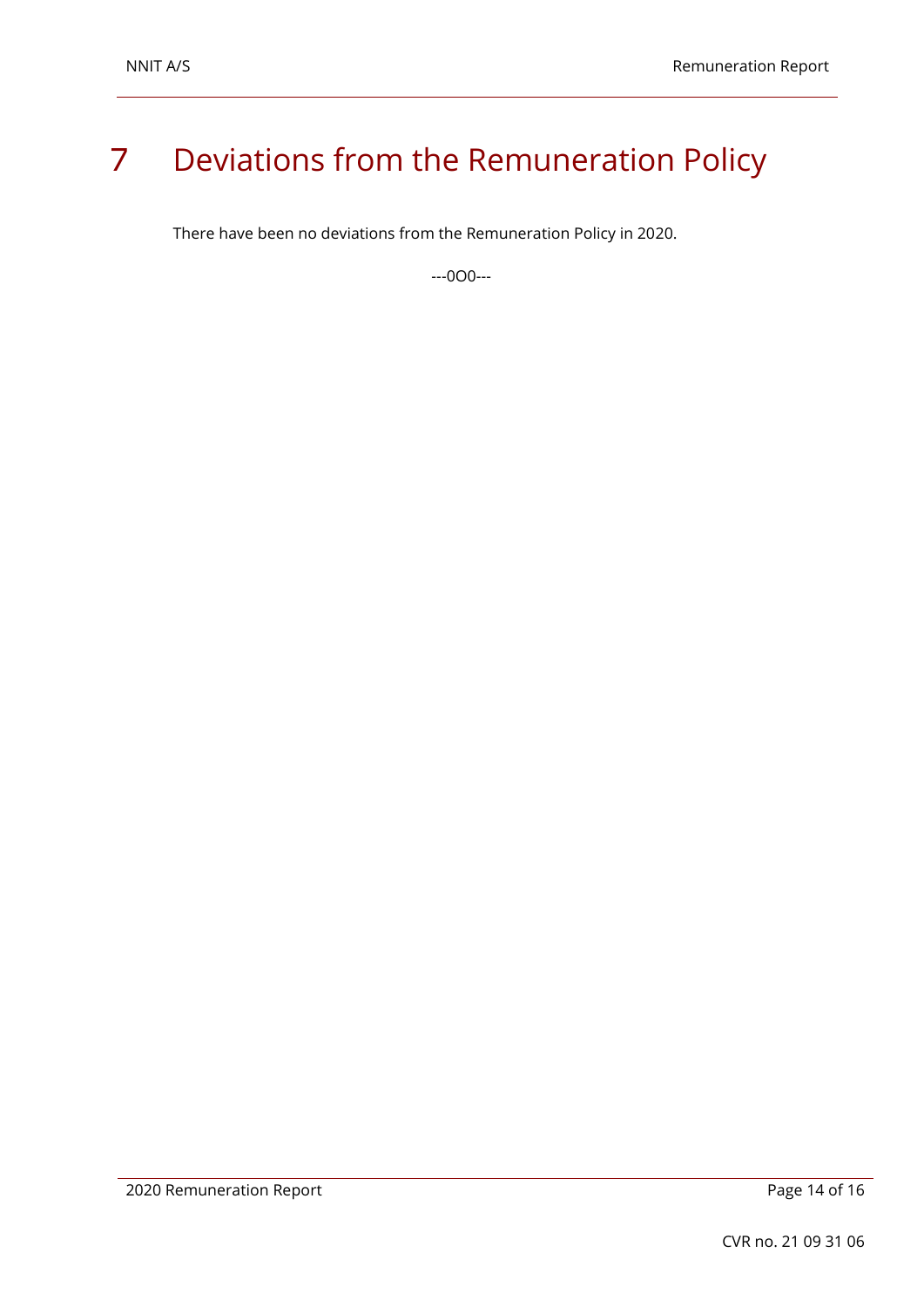### <span id="page-14-0"></span>8 Statement of the Board of Directors on Remuneration Report

The Board of Directors has today considered and adopted the Remuneration Report of NNIT A/S for financial year 2020.

The Remuneration Report is prepared in accordance with section 139 b of the Danish Companies Act.

The Remuneration Report is submitted to the General Meeting for an indicative vote.

Copenhagen, 29 January 2021

**Board of Directors**

 $\bigcap$  arsten  $\bigtriangleup$ illing

Carsten Dillling (Chairman) Carsten Dilling Feb 04, 2021 18:46:55

Peter Haahr

Peter Haahr Caroline Serfass Peter Haahr Feb 9, 2021 8:29 AM CET

Caroline Serfass Feb 7, 2021 7:27 PM CET

Christian Kanstrup Feb 5, 2021 12:56 PM CET

Christian Kanstrup Anne Broeng Eivind Kolding

Anne Broeng Feb 4, 2021 3:22 PM CET

Eivind Kolding Feb 5, 2021 9:48 AM CET

 $C_{\rm min}$ lla thr

Camilla Krabbe Kongsted Christensen Feb 4, 2021 3:39 PM CET

Camilla Christensen Trine Bjerregaard Anders Vidstrup

Trine Bjerregaard

Feb 4, 2021 5:18 PM CET

Anders Vidstrup

Anders Vidstrup Feb 4, 2021 4:45 PM CET